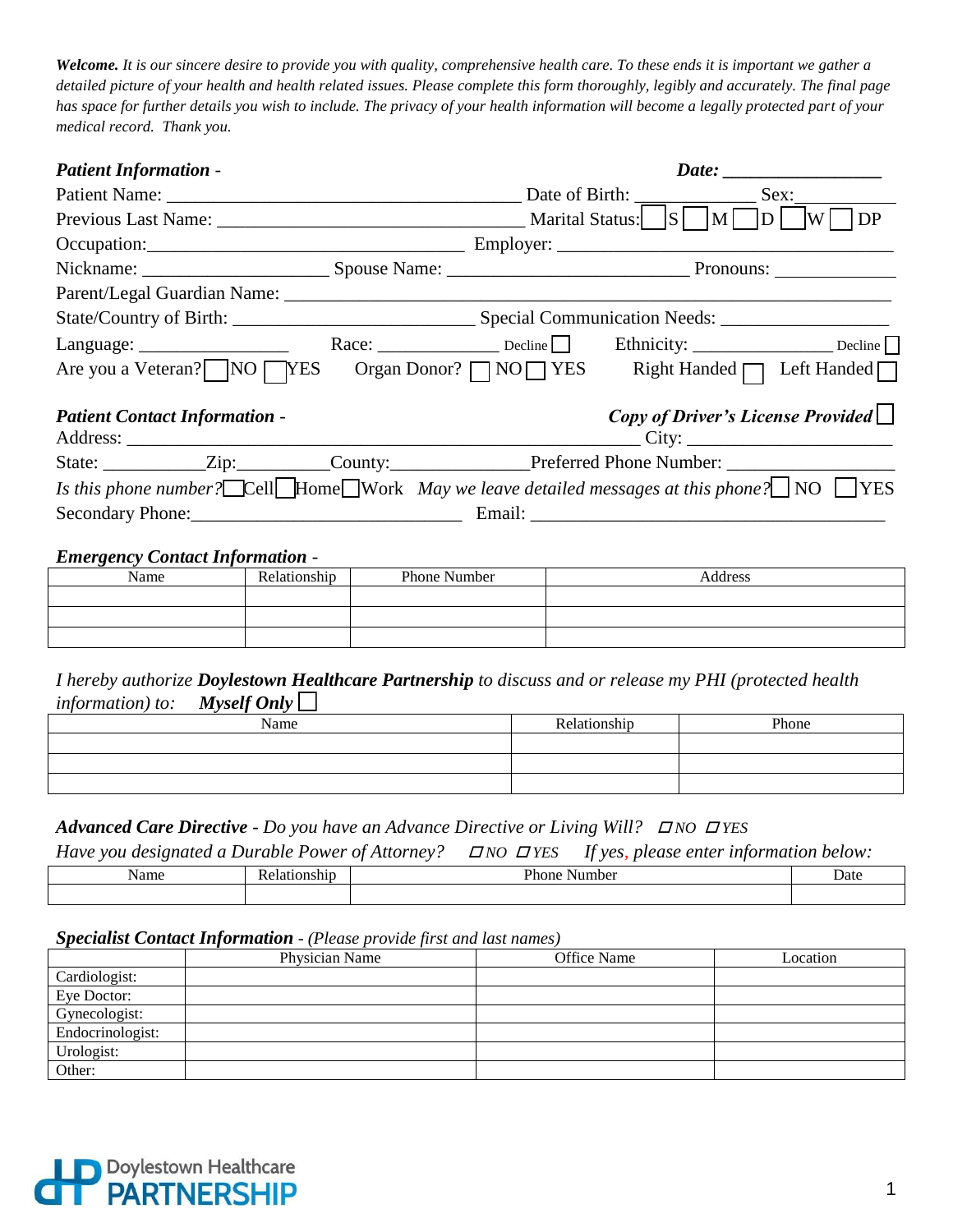*Adult Vaccination/Immunization History - (If available please attach childhood immunizations separately)*

|                          | Date |                           | Date |                                          | Date |
|--------------------------|------|---------------------------|------|------------------------------------------|------|
| $\mathbf{r}$<br>l'etanus |      | Zoster                    |      | $\sim$<br>Prevnar 1.                     |      |
| <b>TDAP</b>              |      | $\sim$ $\sim$<br>Shingrix |      | $\sim$<br><b>P</b> Preumovax $2\epsilon$ |      |

| <b>Health History</b> - Have you ever been diagnosed with any of the following: | Reconciled                     |                            |                             |                              |
|---------------------------------------------------------------------------------|--------------------------------|----------------------------|-----------------------------|------------------------------|
| $\Box$ Measles/ Mumps                                                           | $\Box$ Gout                    | $\Box$ Seizures / Epilepsy | $\Box$ Bone/Joint Disorder  | $\Box$ Pneumonia             |
| $\Box$ Chicken Pox                                                              | $\Box$ Stomach Ulcer           | □ Parkinson's Disease      | $\Box$ Eye Disease          | $\Box$ Asthma                |
| $\Box$ Rheumatic Fever                                                          | $\Box$ Reflux Disease          | $\Box$ Multiple Sclerosis  | $\Box$ Glaucoma             | $\Box$ Seasonal Allergies    |
| $\Box$ Scarlet Fever                                                            | $\Box$ Gall Bladder            | $\Box$ High Blood Pressure | $\Box$ Kidney Disease       | $\Box$ Emphysema / COPD      |
| $\Box$ Polio                                                                    | $\Box$ Pancreatitis            | $\Box$ Stroke              | $\Box$ Kidney Stone         | $\Box$ Pulmonary Clotting    |
| $\Box$ Lyme Disease                                                             | $\Box$ Colitis                 | $\Box$ Heart Disease / CAD | $\Box$ Urinary Disorders    | $\Box$ Depression            |
| $\Box$ Tuberculosis                                                             | $\Box$ Diverticulitis          | $\Box$ Heart Attack        | $\Box$ Erectile Dysfunction | $\Box$ Anxiety               |
| $\Box$ Diabetes                                                                 | $\Box$ Irritable Bowel         | $\Box$ Heart Murmur        | $\Box$ Prostate Disease     | $\Box$ Eating Disorder       |
| $\Box$ Sleep Apnea                                                              | $\Box$ Hepatitis               | $\Box$ Heart Failure       | $\Box$ Reproductive Issues  | $\square$ Psychiatric Care   |
| $\Box$ Anemia                                                                   | $\Box$ Liver Disease           | $\Box$ High Cholesterol    | $\Box$ Menstrual Problems   | $\Box$ Drug Addiction        |
| $\Box$ Bleeding Disorder                                                        | $\Box$ Thyroid Disorder        | $\Box$ Arthritis           | $\Box$ Vaginal Infection    | $\Box$ Alcoholism            |
| $\Box$ Blood Clot                                                               | $\Box$ Migraines/Headache      | $\Box$ Osteoporosis        | $\Box$ Breast Lump          | $\square$ Sexual Dysfunction |
| $\Box$ Cancer                                                                   | $\Box$ Autoimmune Disease      | $\Box$ Peripheral Vascular | $\square$ Skin Disease      | $\square$ STD                |
| Type:                                                                           | Type:                          | <b>D</b> isease            |                             | Type:                        |
| <b>Other Health Conditions:</b>                                                 |                                |                            |                             |                              |
| Blood Transfusion: $\square$ NO                                                 | $\square$ YES<br>If yes, date: | Reason:                    |                             |                              |

| <b>FAMILY HISTORY -</b> |         |       | Details Attached $\Box$ |         |                |        | Adopted $\Box$  |          |        |          | Reconciled |
|-------------------------|---------|-------|-------------------------|---------|----------------|--------|-----------------|----------|--------|----------|------------|
| Relation                | Current | Age   | High                    | Heart   | Stroke         | Cancer | <b>Diabetes</b> | Glaucoma | Asthma | Seizures | Bleeding   |
|                         | Age, if | at    | <b>Blood</b>            | Disease |                |        |                 |          |        |          | Disorder   |
|                         | living  | Death | Pressure                |         |                |        |                 |          |        |          |            |
| Father                  |         |       |                         |         |                |        |                 |          |        |          |            |
| Mother                  |         |       |                         |         |                |        |                 |          |        |          |            |
| Maternal                |         |       |                         |         |                |        |                 |          |        |          |            |
| Grandmother             |         |       |                         |         |                |        |                 |          |        |          |            |
| Maternal                |         |       |                         |         |                |        |                 | $\Box$   |        |          |            |
| Grandfather             |         |       |                         |         |                |        |                 |          |        |          |            |
| Paternal                |         |       |                         |         |                |        |                 |          |        |          |            |
| Grandmother             |         |       |                         |         |                |        |                 |          |        |          |            |
| Paternal                |         |       |                         |         | $\mathbb{R}^n$ |        |                 |          |        |          |            |
| Grandfather             |         |       |                         |         |                |        |                 |          |        |          |            |
| Sibling                 |         |       |                         |         |                |        |                 |          |        |          |            |
| Sibling                 |         |       |                         |         |                |        |                 |          |        |          |            |
| Other relative          |         |       |                         |         |                |        |                 |          |        |          |            |

| <b>Surgical History</b> - None $\Box$ Details Attached $\Box$ | Reconciled |
|---------------------------------------------------------------|------------|
| Procedure                                                     | Date       |
|                                                               |            |
|                                                               |            |
|                                                               |            |
|                                                               |            |

| <b>Current Medications with Dosages - None</b> Details Attached $\Box$ | Reconciled |  |
|------------------------------------------------------------------------|------------|--|
|                                                                        |            |  |
|                                                                        |            |  |
|                                                                        |            |  |
|                                                                        |            |  |
|                                                                        |            |  |

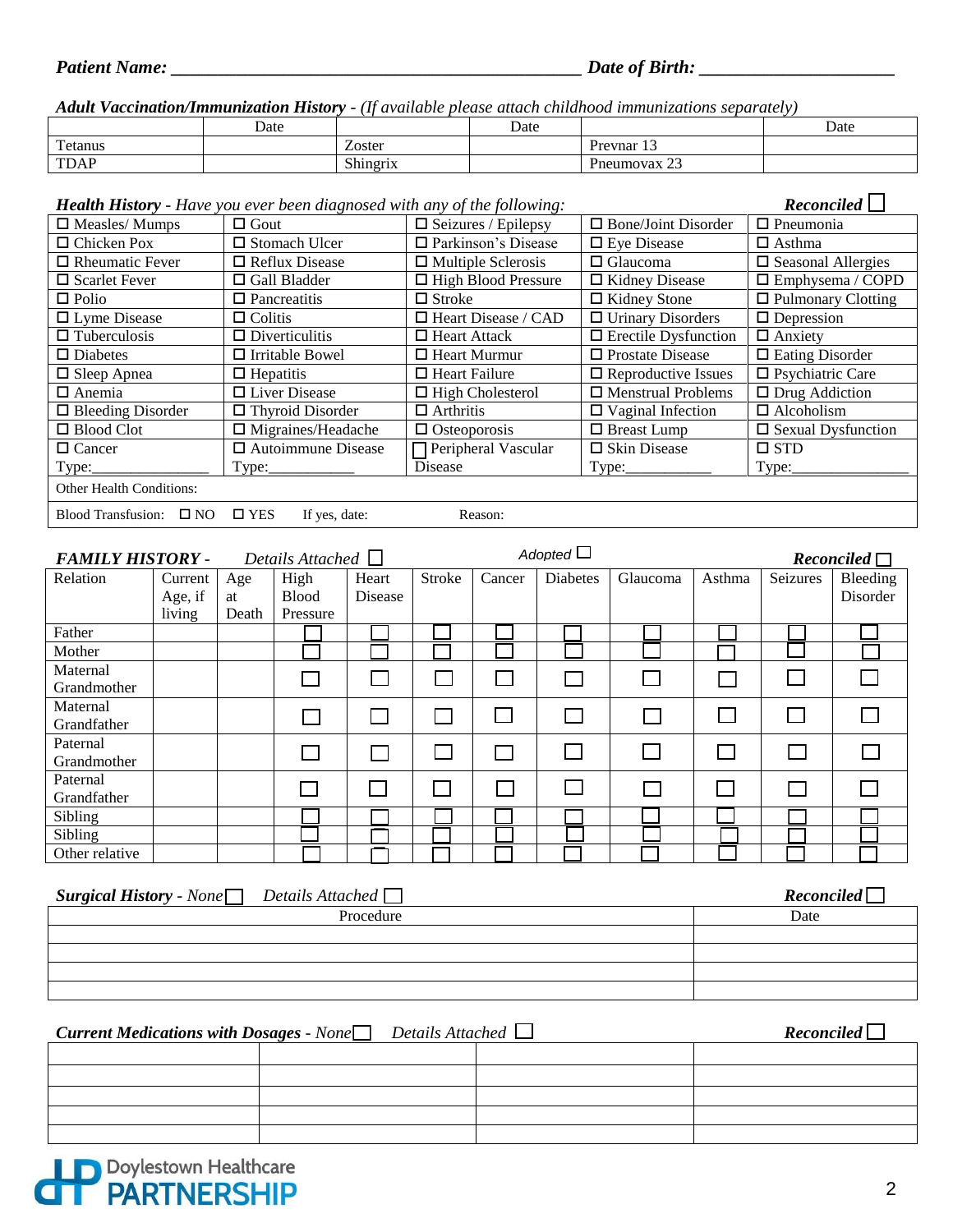| <b>SOCIAL HISTORY</b> - Details Attached $\Box$                                                                                                      |                                                                                                                                          | Reconciled                                                                                                                                |
|------------------------------------------------------------------------------------------------------------------------------------------------------|------------------------------------------------------------------------------------------------------------------------------------------|-------------------------------------------------------------------------------------------------------------------------------------------|
| $\Box$ YES $\Box$ NO<br>Tobacco Use:<br>$\Box$ Cigarettes $\Box$ Pipe $\Box$ Cigar $\Box$ Chew                                                       | Alcohol Consumption: $\Box$ YES $\Box$ NO<br>Number of drinks per week:<br>Preferred drink (ie: beer, wine, spirits):                    | Recreational Drug Use:<br>$\Box$ YES $\Box$ NO                                                                                            |
| Number of years you have used tobacco:                                                                                                               |                                                                                                                                          | Amount per week:                                                                                                                          |
| Former tobacco user: $\square$ YES<br>$\Box$ NO                                                                                                      | $\Box$ QUIT                                                                                                                              | $\Box$ QUIT Years quit:                                                                                                                   |
| $\square$ NO                                                                                                                                         | Regular Exercise: $\Box$ YES<br>$\square$ NO<br>$How often: \_\_\_\_\_\_\_\_$                                                            | Do you share a home with anyone else?<br>$\Box$ YES $\Box$ NO                                                                             |
| Are you regularly exposed to second-hand<br>smoke or other potentially harmful<br>substances at home or work?<br>$\Box$ YES $\Box$ NO<br>If so what? | Do you routinely need physical assistance<br>with activities of daily living such as cooking,<br>dressing, hygiene? $\Box$ YES $\Box$ NO | Are guns kept in your home:<br>$\square$ NO<br>$\square$ YES<br>If yes is gun safety a priority at home?<br>$\square$ NO<br>$\square$ YES |
| Does everyone in your home receive all<br>routinely recommended immunizations?<br>$\square$ YES<br>$\square$ NO                                      | Is it important to you that you always wear<br>your seatbelt?<br>$\Box$ YES $\Box$ NO                                                    | Do you have working smoke detectors in<br>your home? $\Box$ YES $\Box$ NO                                                                 |
| Do you have regular problems with a lack<br>of enough food in your home? $\Box$ YES<br>$\square$ NO                                                  | Do you have regular problems with<br>transportation? $\Box$ YES<br>$\square$ NO                                                          | Do you have regular problems paying<br>for housing? $\Box$ YES $\Box$ NO                                                                  |
| Are you in an abusive relationship or afraid<br>of physical harm from anyone you know?<br>$\square$ YES<br>$\square$ NO                              | Are you at risk of acquiring HIV infection or<br>other sexually transmitted disease?<br>$\square$ NO<br>$\square$ YES                    | Do any members of your family have<br>genetically linked health problems?<br>$\Box$ YES<br>$\blacksquare$ NO                              |
| Do you use e-cigarettes, vape or juul?<br>$\Box$ YES $\Box$ NO                                                                                       |                                                                                                                                          |                                                                                                                                           |

| Allergies - No Known Drug Allergies $\Box$ Latex: Yes $\Box$ No $\Box$ | Reconciled |  |
|------------------------------------------------------------------------|------------|--|
|                                                                        |            |  |
|                                                                        |            |  |

# *Over the past two weeks, how often have you been bothered by any of the following? (Circle number)*

|                                             | Not at All | Several Davs | Half the<br>Davs | Dav<br>Nearly Every |
|---------------------------------------------|------------|--------------|------------------|---------------------|
| Little interest or pleasure in doing things |            |              |                  |                     |
| Feeling depressed or hopeless               |            |              | -                | <u> 1</u><br>ЭL     |

### *Wellness Screening History*

|                                | Date | Practice/Location Performed | Result |
|--------------------------------|------|-----------------------------|--------|
| Wellness/Routine Physical Exam |      |                             |        |
| <b>Colon Cancer Screening</b>  |      |                             |        |
| Mammogram                      |      |                             |        |
| Dexa (Bone Density) Scan       |      |                             |        |
| Pap Smear                      |      |                             |        |
| <b>PSA</b>                     |      |                             |        |
| Full Body Skin Cancer Exam     |      |                             |        |
| Hepatitis C Screening          |      |                             |        |
| Diabetic Eye Exam              |      |                             |        |

# *If 65 years or older please answer the following:*

| Have you felt unsteady or fallen more than once in the past year?              | $\overline{N}$ No $\overline{N}$<br>Yesl |
|--------------------------------------------------------------------------------|------------------------------------------|
| Can you switch a light on/off easily from your bed without fear of falling?    | No<br>Yes l                              |
| Are floors and walkways in your home safe and in good repair?                  | $\overline{N_{0}}$<br>Yes                |
| Is it difficult to get out of bed or off a chair or toilet without assistance? | No $\Gamma$<br>Yes                       |
| Is the lighting in your home sufficient for you to see safely?                 | No I<br>Yes l                            |